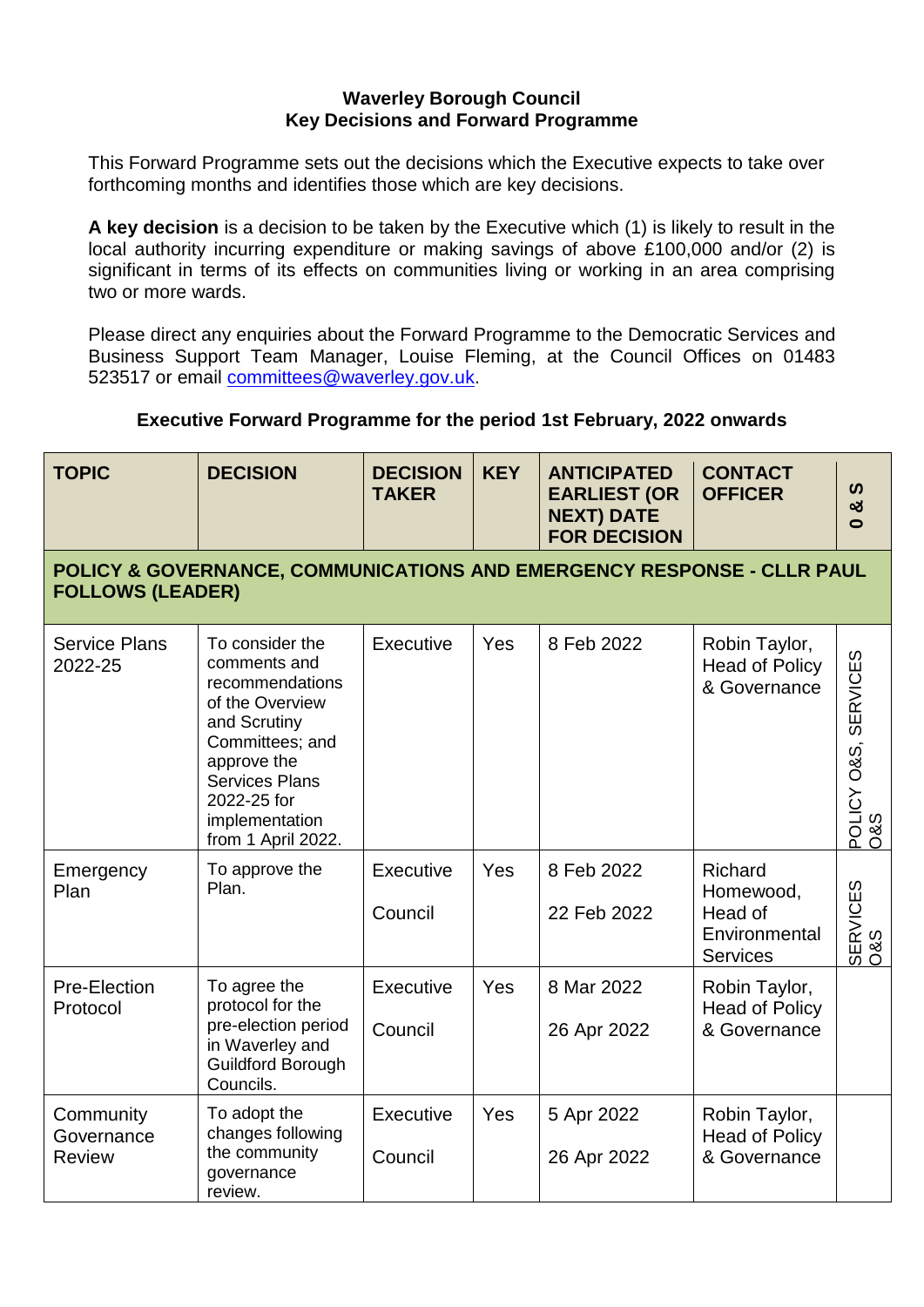| <b>TOPIC</b>                                                                                                                            | <b>DECISION</b>                                                                           | <b>DECISION</b><br><b>TAKER</b> | <b>KEY</b> | <b>ANTICIPATED</b><br><b>EARLIEST (OR</b><br><b>NEXT) DATE</b><br><b>FOR DECISION</b> | <b>CONTACT</b><br><b>OFFICER</b>                                                                               | $\boldsymbol{\omega}$<br>ಯ<br>$\mathbf O$      |  |
|-----------------------------------------------------------------------------------------------------------------------------------------|-------------------------------------------------------------------------------------------|---------------------------------|------------|---------------------------------------------------------------------------------------|----------------------------------------------------------------------------------------------------------------|------------------------------------------------|--|
| <b>BUSINESS TRANSFORMATION, IT, CUSTOMER SERVICES AND FARNHAM</b><br><b>INFRASTRUCTURE PROGRAMME - CLLR PETER CLARK (DEPUTY LEADER)</b> |                                                                                           |                                 |            |                                                                                       |                                                                                                                |                                                |  |
|                                                                                                                                         | <b>ENFORCEMENT, OPERATIONS AND BRIGHTWELLS - CLLR ANDY MACLEOD</b>                        |                                 |            |                                                                                       |                                                                                                                |                                                |  |
| Local Planning<br>Enforcement<br><b>Action Plan</b>                                                                                     | To approve the<br>revised Local<br>Planning<br>Enforcement<br><b>Action Plan</b>          | Executive                       | Yes        | Not before 8th<br>Feb 2022                                                            | Zac Ellwood,<br>Head of<br>Planning and<br>Economic<br>Development                                             | SERVICES<br>O&S                                |  |
|                                                                                                                                         | <b>ENVIRONMENT AND SUSTAINABILITY - CLLR STEVE WILLIAMS</b>                               |                                 |            |                                                                                       |                                                                                                                |                                                |  |
| Carbon<br><b>Neutrality Action</b><br>Plan                                                                                              | To agree the action<br>plan.                                                              | Executive<br>Council            | <b>Yes</b> | 8 Feb 2022<br>22 Feb 2022                                                             | Richard<br>Homewood,<br>Head of<br>Environmental<br><b>Services</b>                                            | SERVICES<br>0&S                                |  |
| <b>EQUALITIES, DIVERSITY, INCLUSION AND COMMUNITY SAFETY - CLLR PENNY MARRIOTT</b>                                                      |                                                                                           |                                 |            |                                                                                       |                                                                                                                |                                                |  |
|                                                                                                                                         | FINANCE, COMMERCIAL AND ASSETS - CLLR MARK MERRYWEATHER                                   |                                 |            |                                                                                       |                                                                                                                |                                                |  |
| <b>General Fund</b><br>Budget 2022/23<br>and MTFP<br>2022/23 - 24/25                                                                    | To agree the<br><b>General Fund</b><br>Budget for 2022/23<br>and MTFP<br>2022/23-2024/25. | Executive<br>Council            | Yes        | 8 Feb 2022<br>22 Feb 2022                                                             | Peter Vickers,<br>Head of<br>Finance and<br>Property                                                           | <b>O&amp;S</b><br>$\overline{c}$<br><b>TOd</b> |  |
| <b>HRA Budgets</b><br>2022/2023                                                                                                         |                                                                                           | <b>Executive</b><br>Council     | Yes        | 8 Feb 2022<br>22 Feb 2022                                                             | Hugh<br>Wagstaff,<br>Head of<br>Housing<br>Operations,<br>Peter Vickers,<br>Head of<br>Finance and<br>Property | POLICY O&S                                     |  |
| Capital<br>Programme                                                                                                                    | To agree the<br>Capital<br>Programme.                                                     | Executive<br>Council            | Yes        | 8 Feb 2022<br>22 Feb 2022                                                             | Peter Vickers,<br>Head of<br>Finance and<br>Property                                                           | POLICY<br>O&S                                  |  |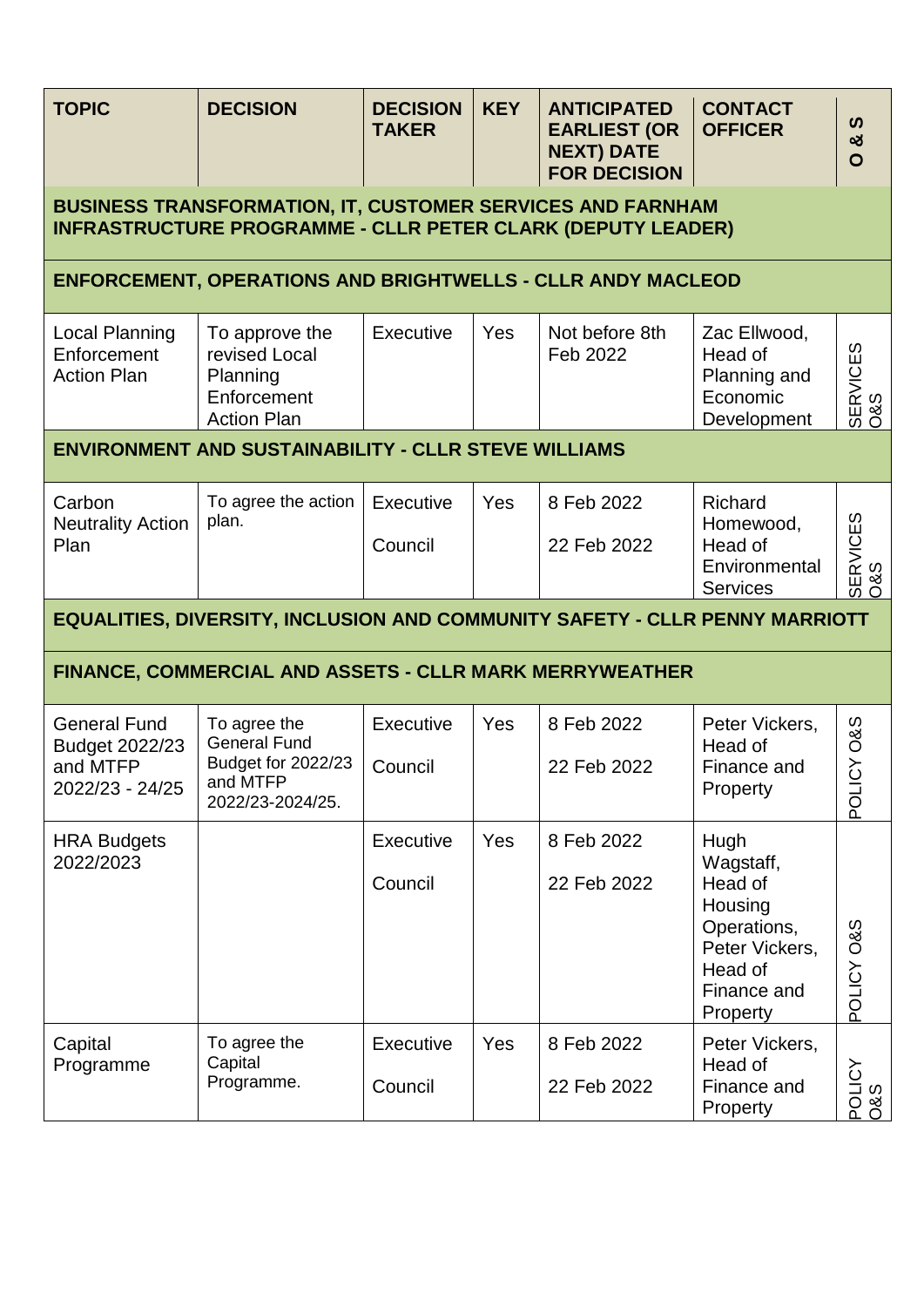| <b>TOPIC</b>                                                                                               | <b>DECISION</b>                                                                                | <b>DECISION</b><br><b>TAKER</b> | <b>KEY</b> | <b>ANTICIPATED</b><br><b>EARLIEST (OR</b><br><b>NEXT) DATE</b><br><b>FOR DECISION</b> | <b>CONTACT</b><br><b>OFFICER</b>                                                                            | ທ<br>ఱ<br>O           |
|------------------------------------------------------------------------------------------------------------|------------------------------------------------------------------------------------------------|---------------------------------|------------|---------------------------------------------------------------------------------------|-------------------------------------------------------------------------------------------------------------|-----------------------|
| <b>Broadwater</b><br>Park Golf Club<br>Lease<br><b>Settlement</b><br>Agreement [E3]                        | To consider the<br>agreement and<br>make<br>recommendations<br>to Council.                     | Executive                       | Yes        | Not before 8th<br>Feb 2022                                                            | Peter Vickers,<br>Head of<br>Finance and<br>Property                                                        | <b>S&amp;O ADITOc</b> |
| <b>Capital Strategy</b><br>2022/2023 -<br>Incorporating<br>Treasury<br>Management<br>Strategy and<br>Asset | To consider the<br>recommendations.                                                            | Executive<br>Council            | Yes        | Not before 8th<br>Feb 2022<br>22 Feb 2022                                             | Kelvin Mills,<br>Head of<br>Commercial<br><b>Services</b><br>Peter Vickers,<br>Head of                      |                       |
| Investment<br>Strategy                                                                                     |                                                                                                |                                 |            |                                                                                       | Finance and<br>Property                                                                                     | POLICY O&S            |
| Property<br>Matters - High<br><b>Street</b><br>Godalming [E3]                                              | To consider<br>exempt property<br>matters.                                                     | Executive                       | Yes        | 8 Feb 2022                                                                            | Peter Vickers,<br>Head of<br>Finance and<br>Property                                                        | POLICY O&S            |
| <b>Annual Pay</b><br>Policy<br><b>Statement</b><br>2022/23                                                 | To approve the<br><b>Annual Pay Policy</b><br><b>Statement for</b><br>2022/23.                 | Executive<br>Council            | <b>No</b>  | 8 Feb 2022<br>22 Feb 2022                                                             | Robin Taylor,<br><b>Head of Policy</b><br>& Governance                                                      |                       |
| <b>Brightwells Yard</b><br>[E3]                                                                            | To receive an<br>update on the<br>development<br>project and<br>approve lease<br>arrangements. | Executive                       | Yes        | 8 Mar 2022                                                                            | Kelvin Mills,<br>Head of<br>Commercial<br><b>Services</b>                                                   | POLICY O&S            |
| <b>Burys</b><br>Development<br>Project [E3]                                                                | To approve the<br>next phase of the<br><b>Burys</b><br>Development<br>Project.                 | Executive                       | Yes        | 8 Mar 2022                                                                            | Kelvin Mills,<br>Head of<br>Commercial<br><b>Services</b>                                                   | POLICY<br>O&S         |
| Fairground Car<br>Park<br>Development<br>Project [E3]                                                      | To approve the<br>next phase of the<br>development<br>project.                                 | Executive                       | Yes        | 8 Mar 2022                                                                            | Kelvin Mills,<br>Head of<br>Commercial<br>Services,<br>Peter Vickers,<br>Head of<br>Finance and<br>Property | POLICY O&S            |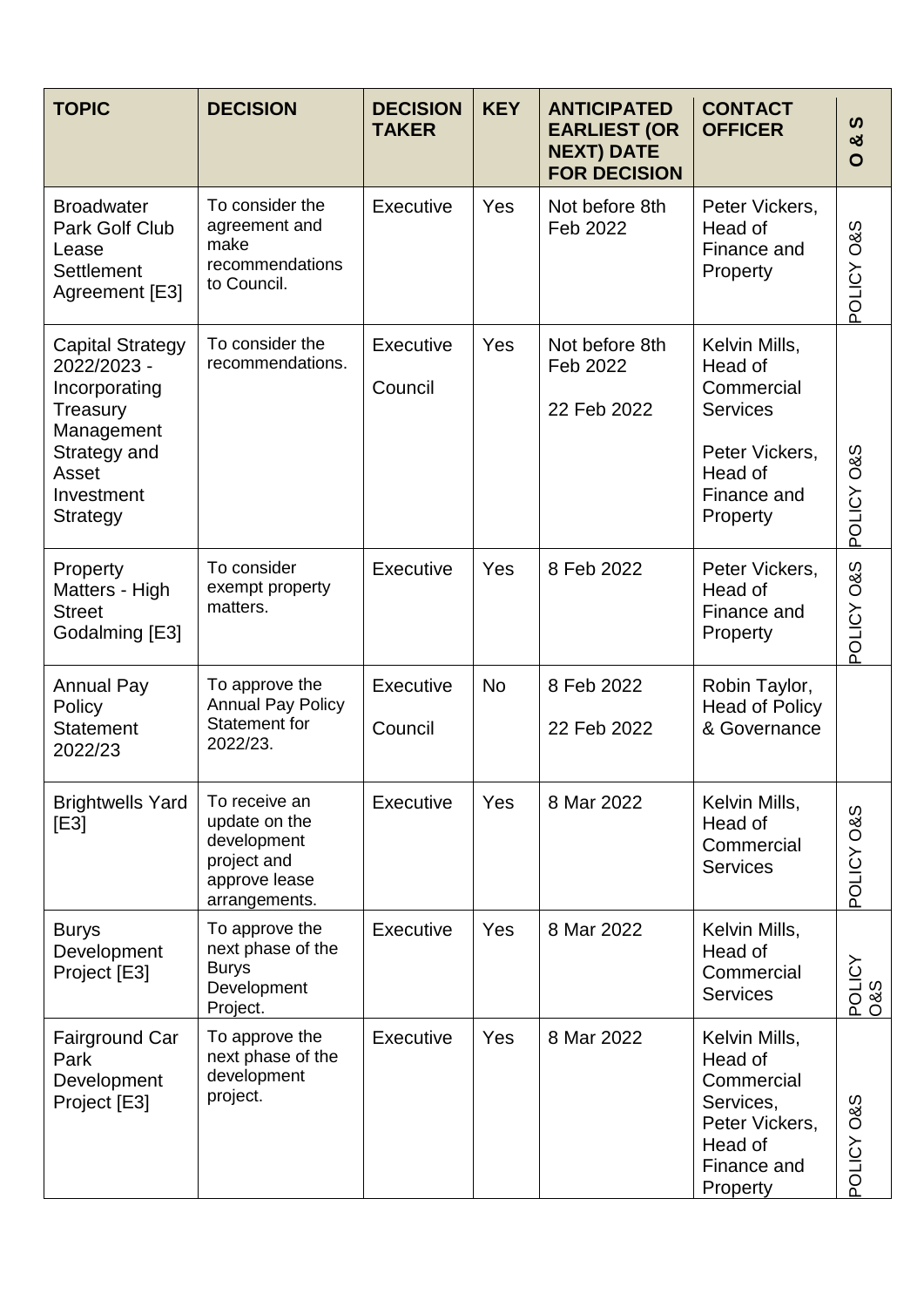| <b>TOPIC</b>                                                                          | <b>DECISION</b>                                                                                    | <b>DECISION</b><br><b>TAKER</b> | <b>KEY</b> | <b>ANTICIPATED</b><br><b>EARLIEST (OR</b><br><b>NEXT) DATE</b><br><b>FOR DECISION</b> | <b>CONTACT</b><br><b>OFFICER</b>                                    | ທ<br>ఱ<br>$\mathbf O$          |  |  |
|---------------------------------------------------------------------------------------|----------------------------------------------------------------------------------------------------|---------------------------------|------------|---------------------------------------------------------------------------------------|---------------------------------------------------------------------|--------------------------------|--|--|
| Farnham Park -<br><b>Options for Golf</b><br>Course and<br>cafe [E3]                  | To consider the<br>options.                                                                        | <b>Executive</b>                | Yes        | 8 Mar 2022                                                                            | Peter Vickers,<br>Head of<br>Finance and<br>Property                | POLICY O&S                     |  |  |
| Farnham Park -<br><b>SANG land</b><br>(Hale Road)<br>[E3]                             | To consider the<br>designation.                                                                    | <b>Executive</b>                | Yes        | 8 Mar 2022                                                                            | Peter Vickers,<br>Head of<br>Finance and<br>Property                | SERVICES<br>O&S                |  |  |
| Property<br>Matters -<br>Haslemere High<br><b>Street property</b><br>acquisition [E3] | To approve the<br>acquisition.                                                                     | <b>Executive</b>                | Yes        | 8 Mar 2022                                                                            | Peter Vickers,<br>Head of<br>Finance and<br>Property                | <b>S&amp;O ADITOc</b>          |  |  |
| Pump House,<br><b>Kimbers Lane</b><br>Farnham -<br>budget approval<br>[E3]            | To approve the<br>budget.                                                                          | <b>Executive</b>                | Yes        | 8 Mar 2022                                                                            | Peter Vickers,<br>Head of<br>Finance and<br>Property                | POLICY O&S                     |  |  |
| Property<br>Matters -<br>Godalming High<br>Street, property<br>acquisition [E3]       | To approve the<br>acquistion.                                                                      | Executive                       | Yes        | 8 Mar 2022                                                                            | Peter Vickers,<br>Head of<br>Finance and<br>Property                | <b>O&amp;S</b><br><b>AOLIO</b> |  |  |
|                                                                                       | <b>HEALTH, WELLBEING, PARKS AND LEISURE - CLLR KIKA MIRYLEES</b>                                   |                                 |            |                                                                                       |                                                                     |                                |  |  |
| <b>Biodiversity</b><br>Policy                                                         | To approve a<br>policy.                                                                            | <b>Executive</b>                | Yes        | February 2022                                                                         | Kelvin Mills,<br>Head of<br>Commercial<br><b>Services</b>           | SERVICES<br>O&S                |  |  |
| <b>RSPCA Animal</b><br>Welfare<br>Package on<br>Seasonal<br><b>Issues</b>             | To consider<br><b>RSPCA</b><br>suggestions on<br>firework safety and<br>the impact on<br>wildlife. | Executive                       | Yes        | 8 Mar 2022                                                                            | Richard<br>Homewood,<br>Head of<br>Environmental<br><b>Services</b> | SER VICES<br>O&S               |  |  |
| CO-PORTFOLIO HOLDER HOUSING (DELIVERY) - CLLR NICK PALMER                             |                                                                                                    |                                 |            |                                                                                       |                                                                     |                                |  |  |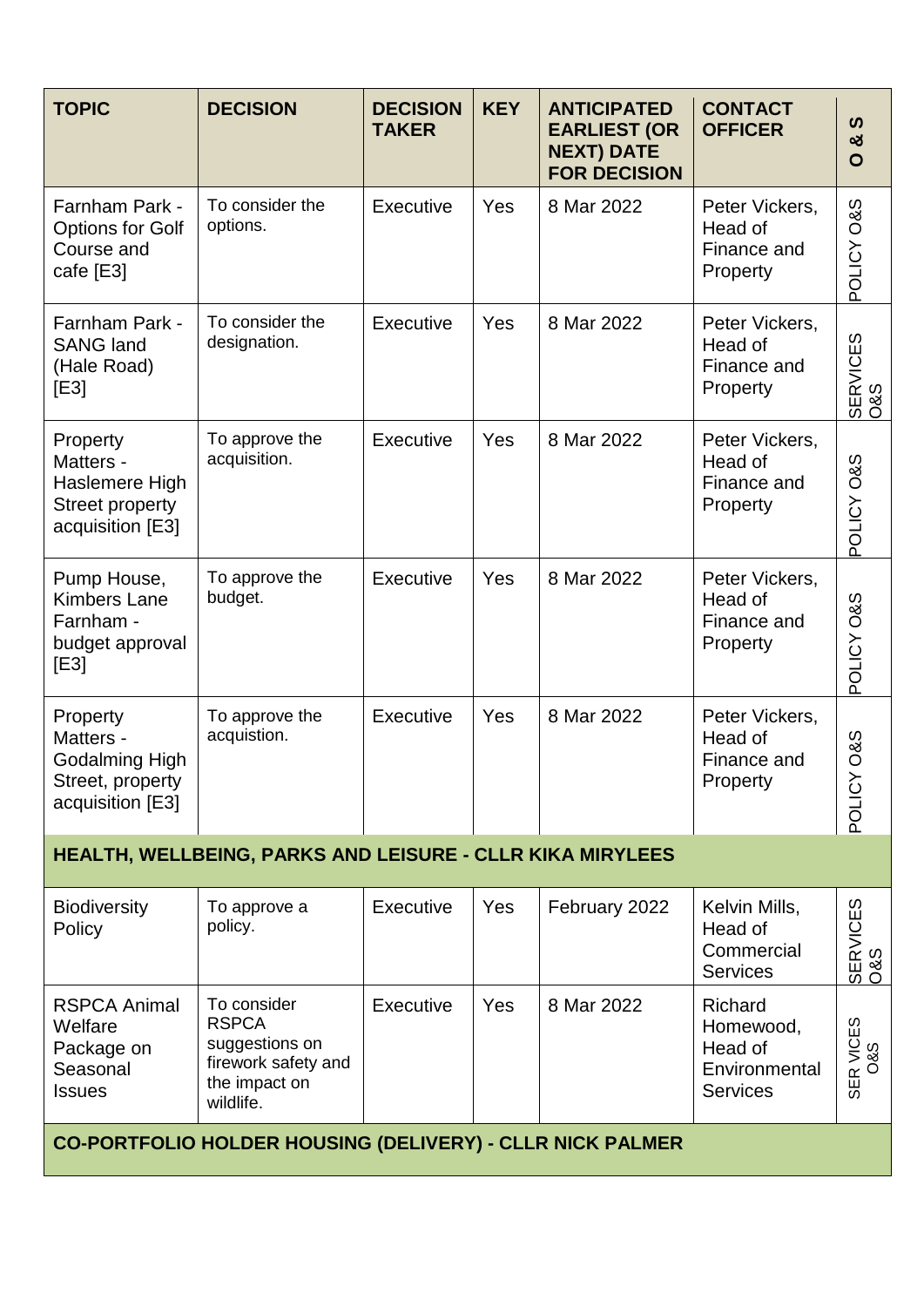| <b>TOPIC</b>                                                                                                   | <b>DECISION</b>                                                                                                                                                                      | <b>DECISION</b><br><b>TAKER</b> | <b>KEY</b> | <b>ANTICIPATED</b><br><b>EARLIEST (OR</b><br><b>NEXT) DATE</b><br><b>FOR DECISION</b> | <b>CONTACT</b><br><b>OFFICER</b>                                   | ທ<br>ఱ<br>O                                      |
|----------------------------------------------------------------------------------------------------------------|--------------------------------------------------------------------------------------------------------------------------------------------------------------------------------------|---------------------------------|------------|---------------------------------------------------------------------------------------|--------------------------------------------------------------------|--------------------------------------------------|
| Affordable<br><b>Homes Delivery</b><br>Strategy 2022-<br>2025                                                  | To recommend<br>adoption of the<br>Strategy following<br>the consultation<br>period.                                                                                                 | <b>Executive</b><br>Council     | Yes        | 5 Apr 2022<br>26 Apr 2022                                                             | Andrew Smith,<br>Head of<br>Housing<br>Delivery and<br>Communities | SERVICES<br>0&S                                  |
|                                                                                                                | <b>CO-PORTFOLIO HOLDER HOUSING (OPERATIONS) - COUNCILLOR PAUL RIVERS</b>                                                                                                             |                                 |            |                                                                                       |                                                                    |                                                  |
|                                                                                                                | <b>PLANNING AND ECONOMIC DEVELOPMENT - CLLR LIZ TOWNSEND</b>                                                                                                                         |                                 |            |                                                                                       |                                                                    |                                                  |
| <b>Climate Change</b><br>and<br>Sustainability<br>Supplementary<br>Planning<br><b>Document</b><br>Consultation | To agree to consult<br>on the draft<br><b>Climate Change</b><br>and Sustainability<br>Planning<br>Document.                                                                          | Executive                       | Yes        | 5 Apr 2022                                                                            | Zac Ellwood,<br>Head of<br>Planning and<br>Economic<br>Development | <b>O&amp;S</b><br><b>SERVICES</b>                |
| <b>Climate Change</b><br>and<br>Sustainability<br>Supplementary<br>Planning<br><b>Document</b><br>Adoption     | To consider the<br>responses to the<br>consultation and<br>recommend the<br>adoption of the<br><b>Climate Change</b><br>and Sustainability<br>Supplementary<br>Planning<br>Document. | Executive<br>Council            | Yes        | 5 Jul 2022<br>19 Jul 2022                                                             | Zac Ellwood,<br>Head of<br>Planning and<br>Economic<br>Development | <b>O&amp;S</b><br>ERVICES<br>$\overline{\sigma}$ |
| <b>Dunsfold Park</b><br>Supplementary<br>Planning<br><b>Document</b><br>Adoption                               | To consider the<br>consultation<br>responses and<br>recommend the<br>adoption of the<br><b>Dunsfold Park</b><br>Supplementary<br>Planning<br>Document.                               | Executive<br>Council            | Yes        | 8 Feb 2022<br>22 Feb 2022                                                             | Zac Ellwood,<br>Head of<br>Planning and<br>Economic<br>Development | SERVICES O&S                                     |

## Background Information

The agenda for each Executive meeting will be published at least 5 working days before the meeting and will be available for inspection at the Council Offices and on the Council's Website [\(www.waverley.gov.uk\)](http://www.waverley.gov.uk/). This programme gives at least 28 days notice of items before they are considered at a meeting of the Executive and consultation will be undertaken with relevant interested parties and stakeholders where necessary.

**Exempt Information** - whilst the majority of the Executive's business at the meetings listed in this Plan will be open to the public and press, there will inevitably be some business to be considered which contains confidential, commercially sensitive or personal information which will be discussed in exempt session, i.e. with the press and public